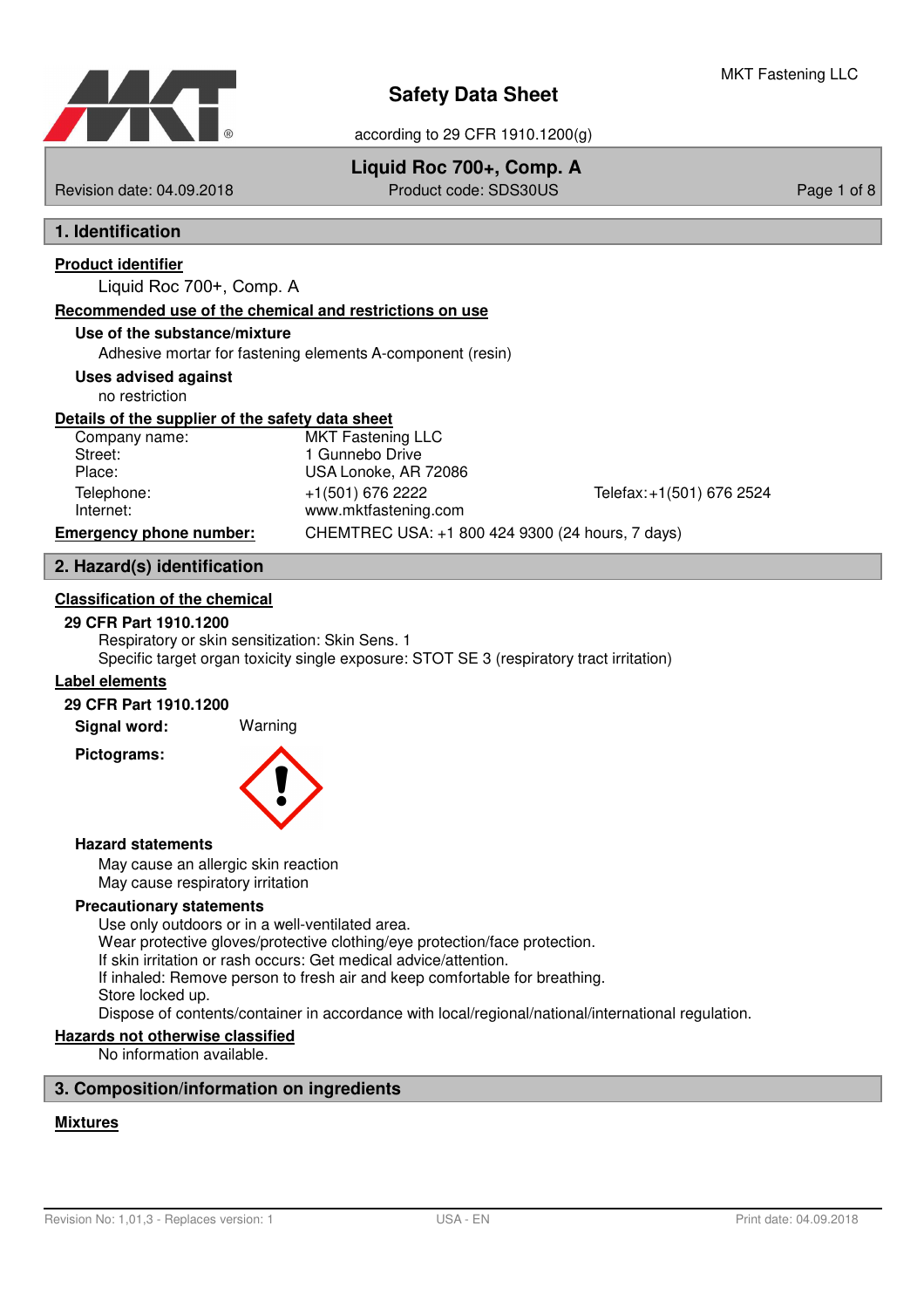

according to 29 CFR 1910.1200(g)

# **Liquid Roc 700+, Comp. A**

Revision date: 04.09.2018 Product code: SDS30US Page 2 of 8

#### **Hazardous components**

| CAS No     | Components                                        | Quantity   |
|------------|---------------------------------------------------|------------|
| 97-90-5    | Ethylene dimethacrylate                           | 11.69 %    |
| 27813-02-1 | Methacrylic acid, monoester with propane-1,2-diol | 6.677 %    |
| 38668-48-3 | $1,1$ -(p-Tolylimino)dipropan-2-ol                | $0.9682\%$ |

#### **4. First-aid measures**

#### **Description of first aid measures**

#### **General information**

Take off immediately all contaminated clothing and wash it before reuse.

#### **After inhalation**

Provide fresh air. When in doubt or if symptoms are observed, get medical advice.

#### **After contact with skin**

Take off immediately all contaminated clothing and wash it before reuse.

Medical treatment necessary.

#### **After contact with eyes**

Rinse immediately carefully and thoroughly with eye-bath or water. In case of eye irritation consult an ophthalmologist.

#### **After ingestion**

Rinse mouth immediately and drink plenty of water.

#### **Most important symptoms and effects , both acute and delayed**

Allergic reactions

#### **Indication of any immediate medical attention and special treatment needed**

Treat symptomatically.

#### **5. Fire-fighting measures**

#### **Extinguishing media**

#### **Suitable extinguishing media**

Extinguishing powder Water spray jet

#### **Unsuitable extinguishing media**

Full water jet

# **Specific hazards arising from the chemical**

Pyrolysis products, toxic Carbon monoxide

# **Special protective equipment and precautions for fire-fighters**

In case of fire and/or explosion do not breathe fumes.

Wear a self-contained breathing apparatus and chemical protective clothing.

# **Additional information**

Supress gases/vapours/mists with water spray jet. Collect contaminated fire extinguishing water separately. Do not allow entering drains or surface water.

# **6. Accidental release measures**

# **Personal precautions, protective equipment and emergency procedures**

Provide adequate ventilation. Do not breathe gas/fume/vapour/spray. Avoid contact with skin, eyes and clothes. Use personal protection equipment.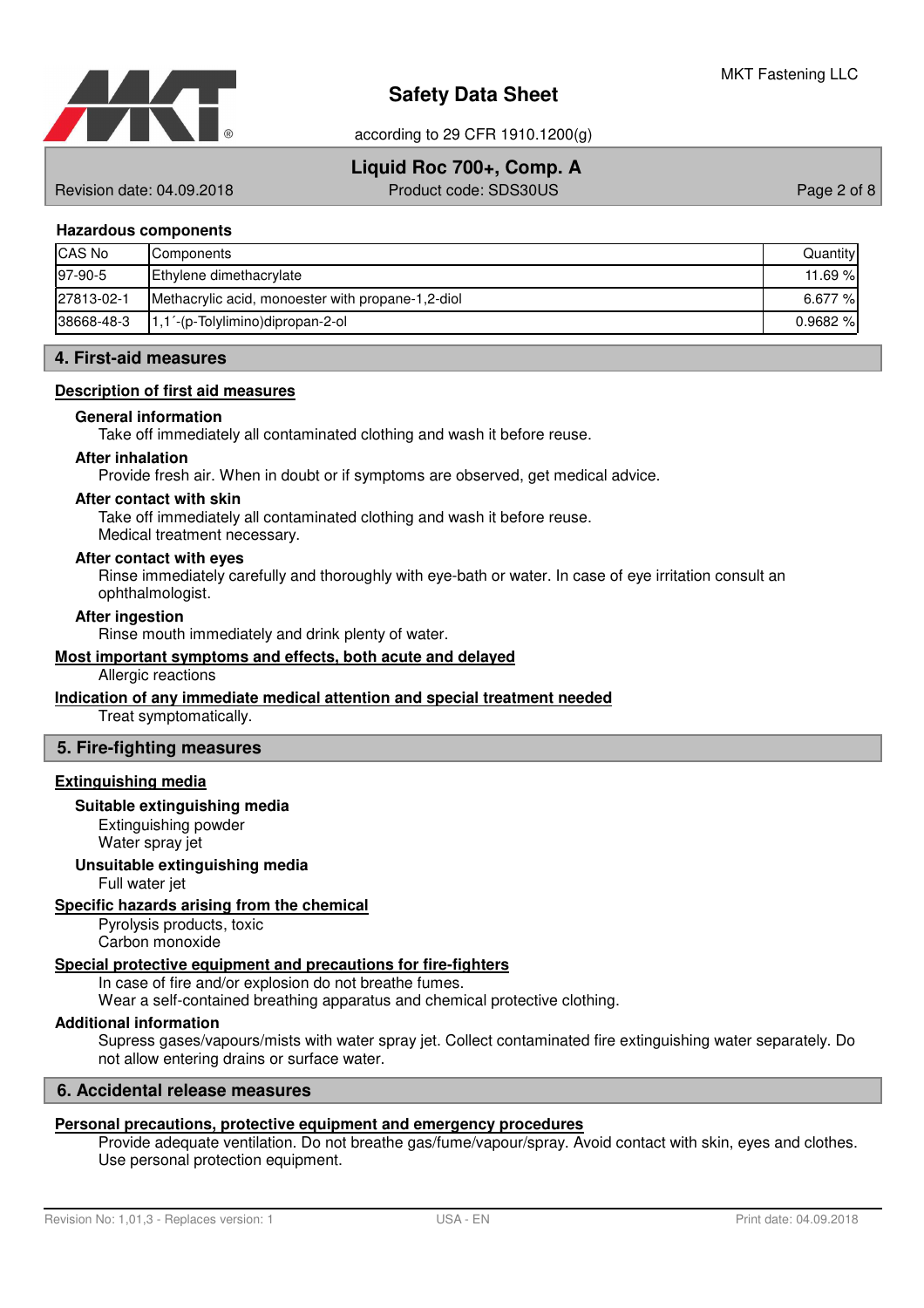

according to 29 CFR 1910.1200(g)

# **Liquid Roc 700+, Comp. A**

Revision date: 04.09.2018 Product code: SDS30US Page 3 of 8

#### **Environmental precautions**

Do not allow to enter into surface water or drains.

#### **Methods and material for containment and cleaning up**

Take up mechanically. Treat the recovered material as prescribed in the section on waste disposal.

#### **Reference to other sections**

Safe handling: see section 7 Personal protection equipment (PPE): see section 8 Disposal: see section 13

#### **7. Handling and storage**

#### **Precautions for safe handling**

#### **Advice on safe handling**

Use only outdoors or in a well-ventilated area. When using do not eat, drink or smoke. Wash hands before breaks and after work.

#### No special fire protection measures are necessary. **Advice on protection against fire and explosion**

# Conditions for safe storage, including any incompatibilities

#### **Requirements for storage rooms and vessels**

Keep container tightly closed. Keep only in the original container in a cool, well-ventilated place.

#### **Advice on storage compatibility**

Do not use for products which come into contact with the food stuffs.

# **Further information on storage conditions**

storage temperature : 5-25°C (41-77 F)

### **8. Exposure controls/personal protection**

#### **Control parameters**

#### **Exposure limits**

| CAS No.    | Substance                                                   | ppm     | mq/m <sup>3</sup> | f/cc | Category  | Origin     |
|------------|-------------------------------------------------------------|---------|-------------------|------|-----------|------------|
| 14808-60-7 | Silica, crystalline (as respirable dust)                    |         | 0.05              |      | TWA (8 h) | <b>REL</b> |
| 14808-60-7 | Silica, crystalline - alpha-quartz (respirable<br>fraction) |         | 0.025             |      | TWA (8 h) | ACGIH-2018 |
| 14808-60-7 | Silica, crystalline quartz, respirable dust                 | $(Z-3)$ | $(Z-3)$           |      | TWA (8 h) | PEL        |
| 14808-60-7 | Silica, crystalline quartz, total dust                      |         | $(Z-3)$           |      | TWA (8 h) | PEL        |

### **Additional advice on limit values**

The product contains quartz as filler which is firmly bound in the pasty component, and thus not freely available during use, so that a risk of dust inhalation is excluded.

#### **Exposure controls**



not applicable **Appropriate engineering controls**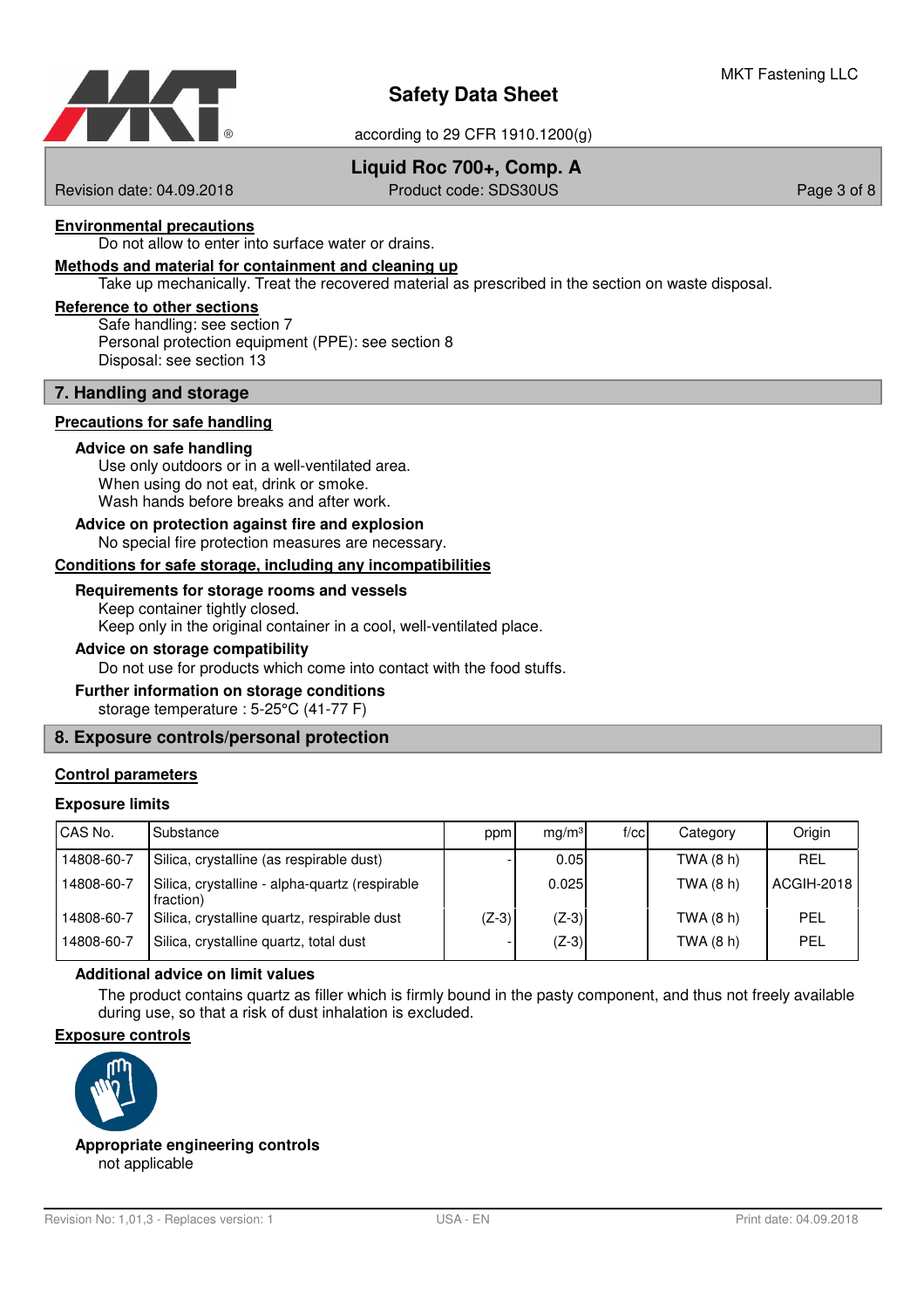

# **Liquid Roc 700+, Comp. A**

Revision date: 04.09.2018 **Product code: SDS30US** Page 4 of 8

### **Protective and hygiene measures**

Remove contaminated, saturated clothing immediately. Draw up and observe skin protection programme. Wash hands and face before breaks and after work and take a shower if necessary. When using do not eat or drink.

#### **Eye/face protection**

Wear eye protection/face protection.

Safety goggles with side shields are recommended.

#### **Hand protection**

When handling with chemical substances, protective gloves must be worn with the CE-label including the four control digits. The quality of the protective gloves resistant to chemicals must be chosen as a function of the specific working place concentration and quantity of hazardous substances. For special purposes, it is recommended to check the resistance to chemicals of the protective gloves mentioned above together with the supplier of these gloves.

Wearing time with occasional contact (splashes): 0,4mm NBR (Nitrile rubber) >480min (EN374) Wearing time with permanent contact 0,5mm NBR (Nitrile rubber) >480min (EN374)

#### **Skin protection**

Wear suitable protective clothing.

#### **Respiratory protection**

In case of inadequate ventilation wear respiratory protection. Should a respirator be needed, follow OSHA regulation for respirator use (29 CFR 1910.134). Wear an air-purifying NIOSH-certified (or equivalent) respirator (with a high efficiency particulate filter) as needed.

#### **9. Physical and chemical properties**

#### **Information on basic physical and chemical properties**

| Physical state:<br>Color:                                                                                  | Paste<br>light beige                                                                                                               |
|------------------------------------------------------------------------------------------------------------|------------------------------------------------------------------------------------------------------------------------------------|
| pH-Value:                                                                                                  | not determined                                                                                                                     |
| Changes in the physical state<br>Melting point/freezing point:<br>Initial boiling point and boiling range: | not determined<br>not determined                                                                                                   |
| Flash point:                                                                                               | not applicable                                                                                                                     |
| <b>Flammability</b><br>Solid:<br>Gas:                                                                      | not determined<br>not applicable                                                                                                   |
| Lower explosion limits:<br>Upper explosion limits:                                                         | not determined<br>not determined                                                                                                   |
| <b>Auto-ignition temperature</b><br>Solid:<br>Gas:<br>Decomposition temperature:                           | not determined<br>not applicable<br>not determined                                                                                 |
| <b>Oxidizing properties</b><br>Not oxidising.                                                              |                                                                                                                                    |
| Vapor pressure:                                                                                            | not determined                                                                                                                     |
| Density (at $20 °C$ ):<br>Water solubility:                                                                | $1,71$ g/cm <sup>3</sup><br>The study does not need to be conducted<br>because the substance is known to be<br>insoluble in water. |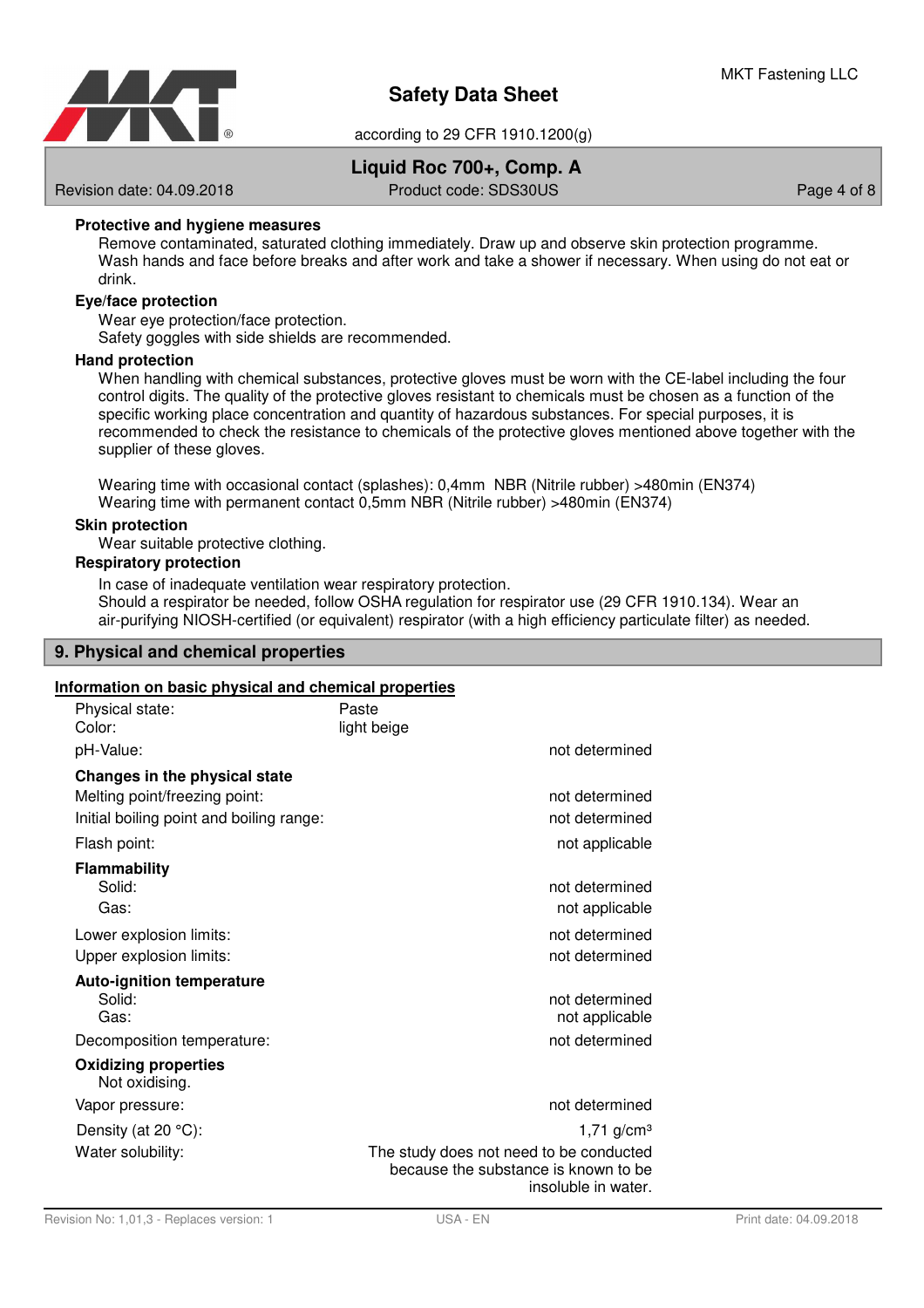

|                                                | Liquid Roc 700+, Comp. A |             |
|------------------------------------------------|--------------------------|-------------|
| Revision date: 04.09.2018                      | Product code: SDS30US    | Page 5 of 8 |
| Solubility in other solvents<br>not determined |                          |             |
| Partition coefficient:                         | not determined           |             |
| Vapor density:                                 | not determined           |             |
| Evaporation rate:                              | not determined           |             |
| <b>Other information</b>                       |                          |             |
| Solid content:                                 | not determined           |             |
| 10. Stability and reactivity                   |                          |             |

# **Reactivity**

No hazardous reaction when handled and stored according to provisions.

#### **Chemical stability**

The product is stable under storage at normal ambient temperatures.

#### **Possibility of hazardous reactions**

No known hazardous reactions.

#### **Conditions to avoid**

none/none

**Incompatible materials**

No information available.

# **Hazardous decomposition products**

No known hazardous decomposition products.

### **11. Toxicological information**

#### **Information on toxicological effects**

#### **Acute toxicity**

| <b>CAS No</b> | <b>Components</b>                                 |               |        |                |        |        |
|---------------|---------------------------------------------------|---------------|--------|----------------|--------|--------|
|               | Exposure route                                    | Dose          |        | <b>Species</b> | Source | Method |
| 27813-02-1    | Methacrylic acid, monoester with propane-1,2-diol |               |        |                |        |        |
|               | oral                                              | LD50<br>mg/kg | 11200  | Rat            |        |        |
|               | dermal                                            | LD50<br>mg/kg | > 5000 | Rabbit         |        |        |
| 38668-48-3    | 1,1'-(p-Tolylimino)dipropan-2-ol                  |               |        |                |        |        |
|               | oral                                              | LD50<br>mg/kg | 27,5   | Rat            |        |        |
|               | dermal                                            | LD50<br>mg/kg | >2000  |                |        |        |

Carcinogenicity (IARC):

Silica dust, crystalline, in the form of quartz or cristobalite (CAS 14808-60-7) is listed in group 1.

#### **Further information**

The toxicity data listed pertaining to the ingredients are intended for those working in the medicinal professions, experts for occupational health and safety and toxicologists. The toxicity data pertaining to the ingredients were supplied by the manufacturers of raw materials.

#### **12. Ecological information**

#### **Ecotoxicity**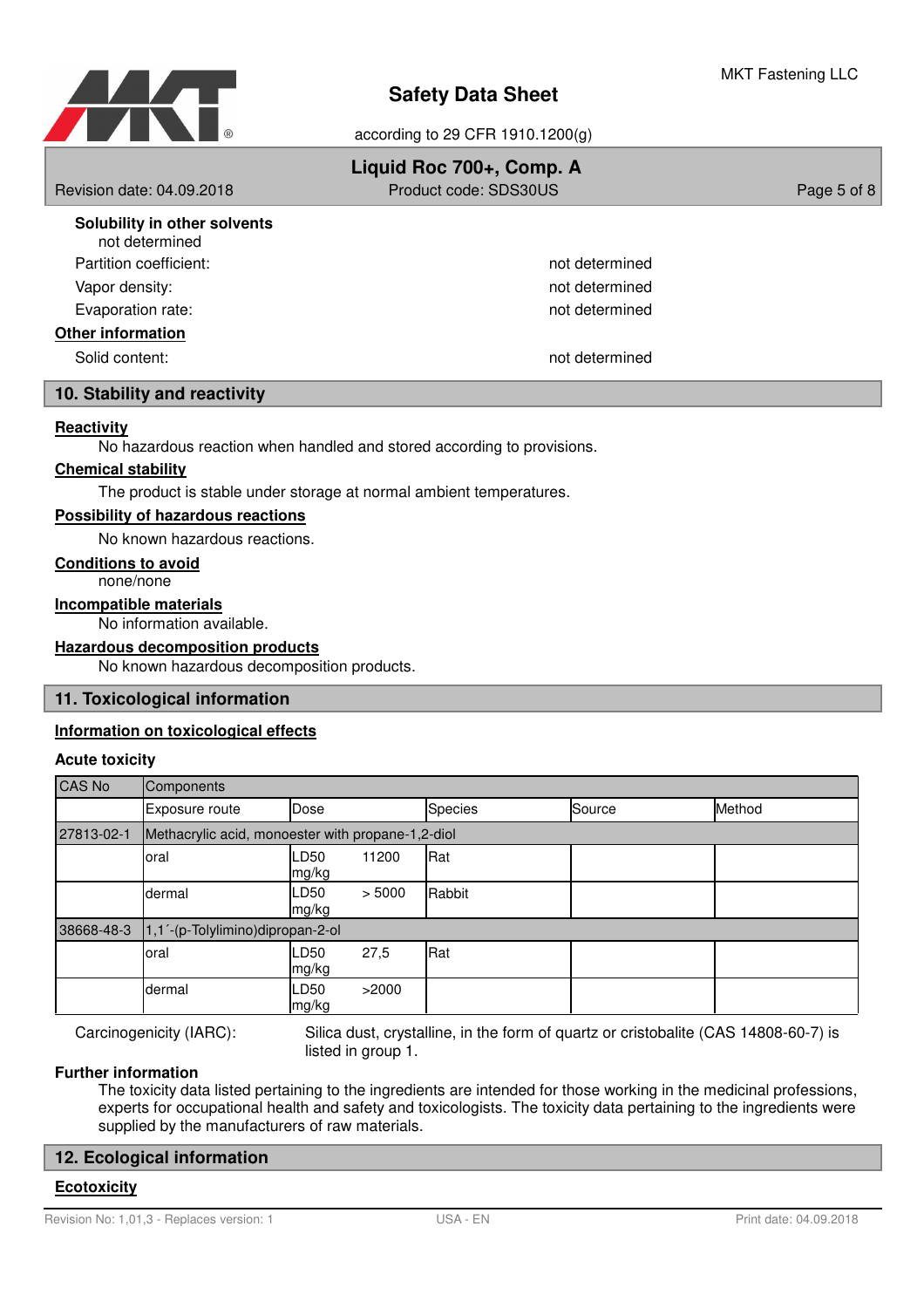

# **Liquid Roc 700+, Comp. A**

Revision date: 04.09.2018 **Product code: SDS30US** Page 6 of 8

The product is not: Ecotoxic. **Persistence and degradability**

The product has not been tested.

# **Bioaccumulative potential**

The product has not been tested.

#### **Mobility in soil**

The product has not been tested.

#### **Other adverse effects**

No information available.

## **Further information**

Do not allow to enter into surface water or drains. Do not allow to enter into soil/subsoil.

**13. Disposal considerations**

#### **Waste treatment methods**

#### **Advice on disposal**

Do not allow to enter into surface water or drains. Do not allow to enter into soil/subsoil. Dispose of waste according to applicable legislation.

#### **Contaminated packaging**

Non-contaminated packages may be recycled. Handle contaminated packages in the same way as the substance itself.

#### **14. Transport information**

#### **US DOT 49 CFR 172.101**

**Proper shipping name:** Not a hazardous material with respect to these transport regulations. **Marine transport (IMDG) UN number:** No dangerous good in sense of this transport regulation. **UN proper shipping name:** No dangerous good in sense of this transport regulation. **Transport hazard class (es):** No dangerous good in sense of this transport regulation. **Packing group:** No dangerous good in sense of this transport regulation. **Air transport (ICAO-TI/IATA-DGR) UN number:** No dangerous good in sense of this transport regulation. **UN proper shipping name:** No dangerous good in sense of this transport regulation. **Transport hazard class (es):** No dangerous good in sense of this transport regulation. **Packing group:** No dangerous good in sense of this transport regulation. **Environmental hazards** ENVIRONMENTALLY HAZARDOUS: no

#### **Special precautions for user**

No information available.

#### **Transport in bulk according to Annex II of MARPOL 73/78 and the IBC Code** not applicable

#### **15. Regulatory information**

#### **U.S. Regulations**

#### **National Inventory TSCA**

All ingredients of this mixture are included on the TSCA Inventory. **National regulatory information**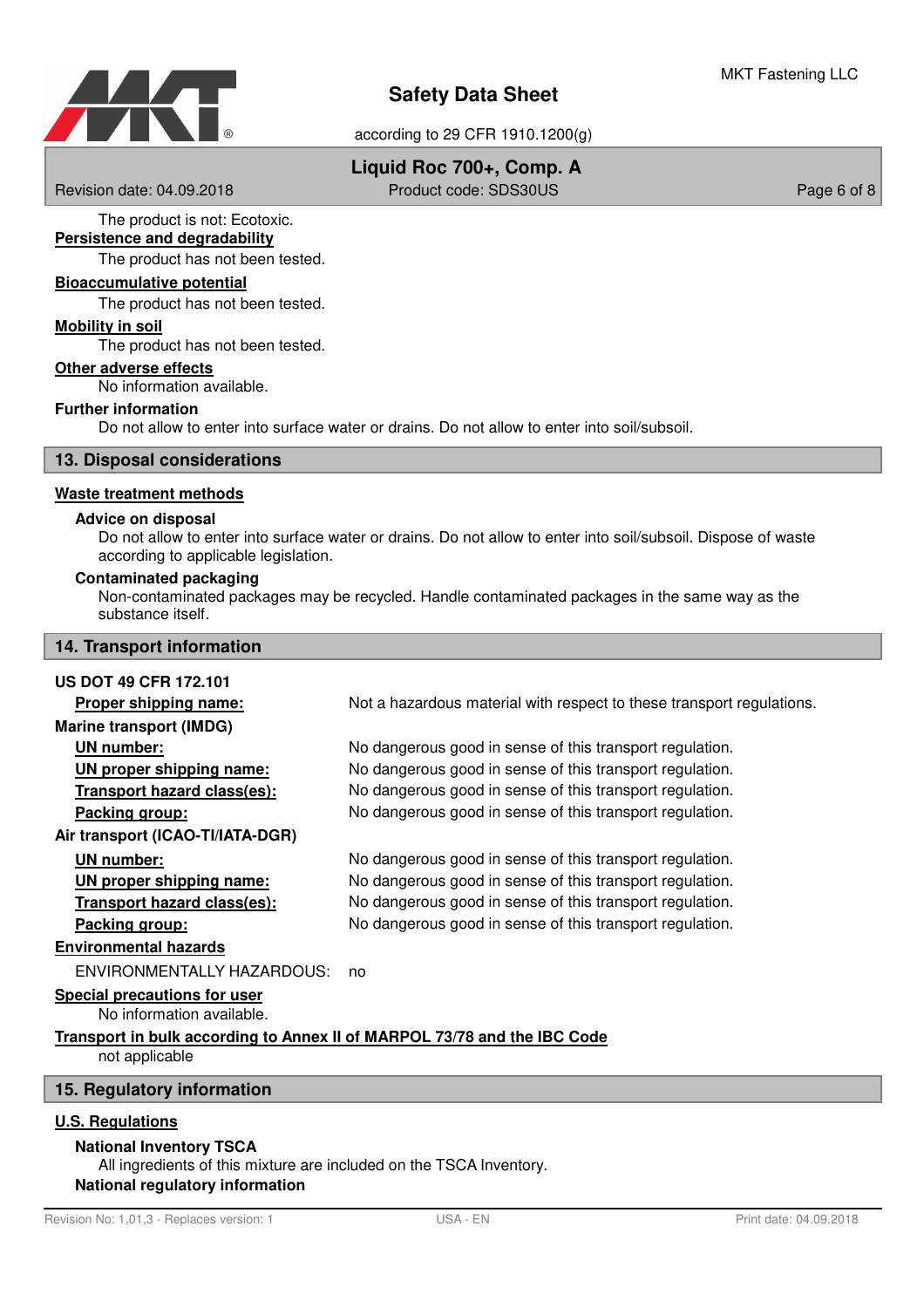

# **Liquid Roc 700+, Comp. A**

Revision date: 04.09.2018 Product code: SDS30US Page 7 of 8

SARA Section 311/312 Hazards:

Ethylene dimethacrylate (97-90-5): Immediate (acute) health hazard

Methacrylic acid, monoester with propane-1,2-diol (27813-02-1): Immediate (acute) health hazard

1,1´-(p-Tolylimino)dipropan-2-ol (38668-48-3): Immediate (acute) health hazard

# **State Regulations**

### **Safe Drinking Water and Toxic Enforcement Act of 1986 (Proposition 65, State of California)**

This product contains no chemicals known to the State of California to cause cancer, birth defects or other reproductive harm.

#### **16. Other information**

| <b>Hazardous Materials Information Label (HMIS)</b> |            |  |
|-----------------------------------------------------|------------|--|
| Health:                                             | 2          |  |
| Physical Hazard:                                    |            |  |
| Personal Protection:                                |            |  |
| <b>NFPA Hazard Ratings</b>                          |            |  |
| Health:                                             | 2          |  |
| Flammability:                                       |            |  |
| Reactivity:                                         |            |  |
| Unique Hazard:                                      |            |  |
| Changes                                             |            |  |
| Revision date:                                      | 04.09.2018 |  |
| Revision No:                                        | 1 N 1 2    |  |



1,01,3 Revision No: This data sheet contains changes from the previous version in section(s): 7,8,11,15,16.

Flammability for HMIS and NFPA ratings not applicable.

### **Abbreviations and acronyms**

ACGIH: American Conference of Governmental Industrial Hygienists CAS: Chemical Abstracts Service CFR: Code of Federal Regulations EC50: Effective concentration, 50% ErC50: EC50 in terms of reduction of growth rate IATA: International Air Transport Association IATA-DGR: Dangerous Goods Regulations (DRG) for the air transport (IATA) IARC: International Agency for Research on Cancer IMDG: International Maritime Code for Dangerous Goods LC50: Lethal concentration, 50% LD50: Lethal dose, 50% NFPA: National Fire Protection Association NIOSH: National Institute for Occupational Safety and Health NOEC: No Observed Effect Concentration NTP: National Toxicology Program OECD: Oragnisation for Economic Co-operation and Development OSHA: Occupational Safety and Health Administration PEL: Permissible Exposure Limit REL: Recommended Exposure Limit SARA: Superfund Amendments and Reauthorization Act TLV: Threshold Limit Values TSCA: Toxic Substances Control Act

#### **Other data**

The above information describes exclusively the safety requirements of the product and is based on our present-day knowledge. The information is intended to give you advice about the safe handling of the product named in this safety data sheet, for storage, processing, transport and disposal. The information cannot be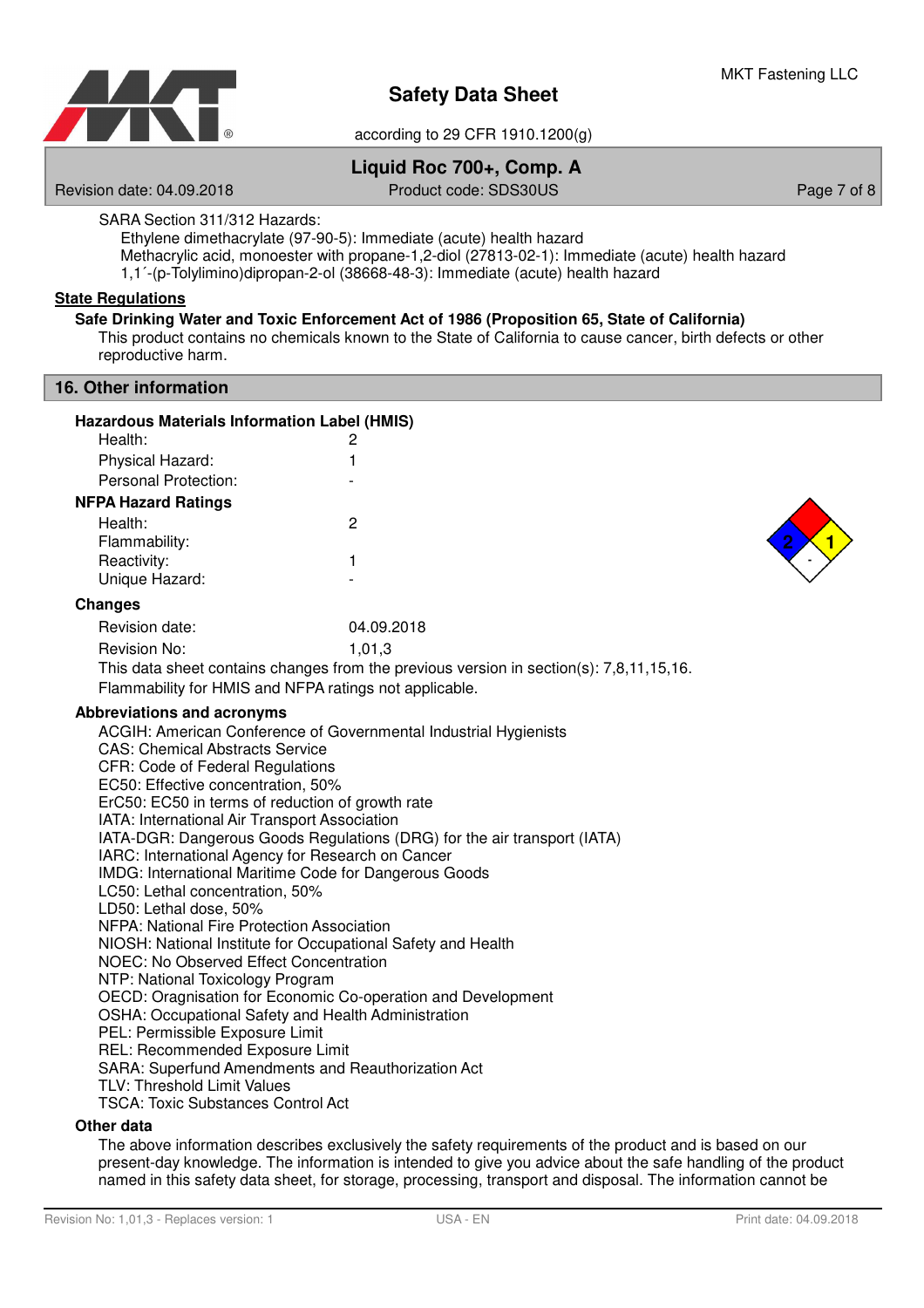

according to 29 CFR 1910.1200(g)

# **Liquid Roc 700+, Comp. A**

Revision date: 04.09.2018 **Product code: SDS30US** Page 8 of 8

transferred to other products. In the case of mixing the product with other products or in the case of processing, the information on this safety data sheet is not necessarily valid for the new made-up material.

(The data for the hazardous ingredients were taken respectively from the last version of the sub-contractor's safety data sheet.)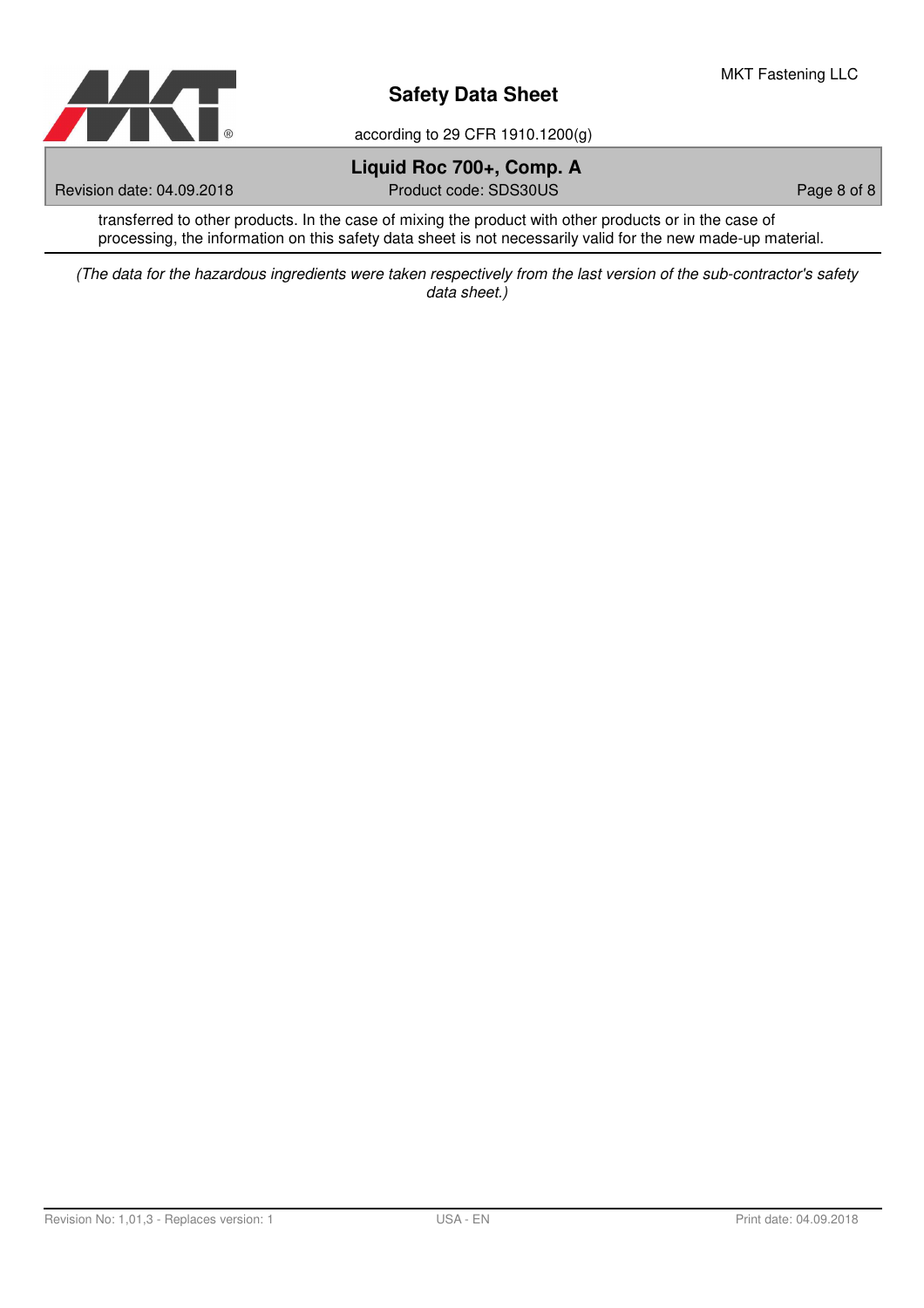

# **Liquid Roc 700+, Comp. B**

Revision date: 04.09.2018 Product code: SDS20US Page 1 of 8

# **1. Identification**

# **Product identifier**

Liquid Roc 700+, Comp. B

# **Recommended use of the chemical and restrictions on use**

# **Use of the substance/mixture**

compound mortar B-component (hardener)

# **Uses advised against**

no restriction

### **Details of the supplier of the safety data sheet**

| Company name:                  | <b>MKT Fastening LLC</b>                         |                           |
|--------------------------------|--------------------------------------------------|---------------------------|
| Street:                        | 1 Gunnebo Drive                                  |                           |
| Place:                         | USA Lonoke, AR 72086                             |                           |
| Telephone:                     | +1(501) 676 2222                                 | Telefax: +1(501) 676 2524 |
| Internet:                      | www.mktfastening.com                             |                           |
| <b>Emergency phone number:</b> | CHEMTREC USA: +1 800 424 9300 (24 hours, 7 days) |                           |

# **2. Hazard(s) identification**

### **Classification of the chemical**

#### **29 CFR Part 1910.1200**

Serious eye damage/eye irritation: Eye Irrit. 2A Respiratory or skin sensitization: Skin Sens. 1

### **Label elements**

#### **29 CFR Part 1910.1200**

**Signal word:** Warning

**Pictograms:**



#### **Hazard statements**

May cause an allergic skin reaction Causes serious eye irritation

#### **Precautionary statements**

Avoid breathing dust/fume/gas/mist/vapors/spray. Wear protective gloves/protective clothing/eye protection/face protection. If skin irritation or rash occurs: Get medical advice/attention. If eye irritation persists: Get medical advice/attention. Wash contaminated clothing before reuse. Dispose of contents/container in accordance with local/regional/national/international regulation.

# **Hazards not otherwise classified**

No information available.

# **3. Composition/information on ingredients**

### **Mixtures**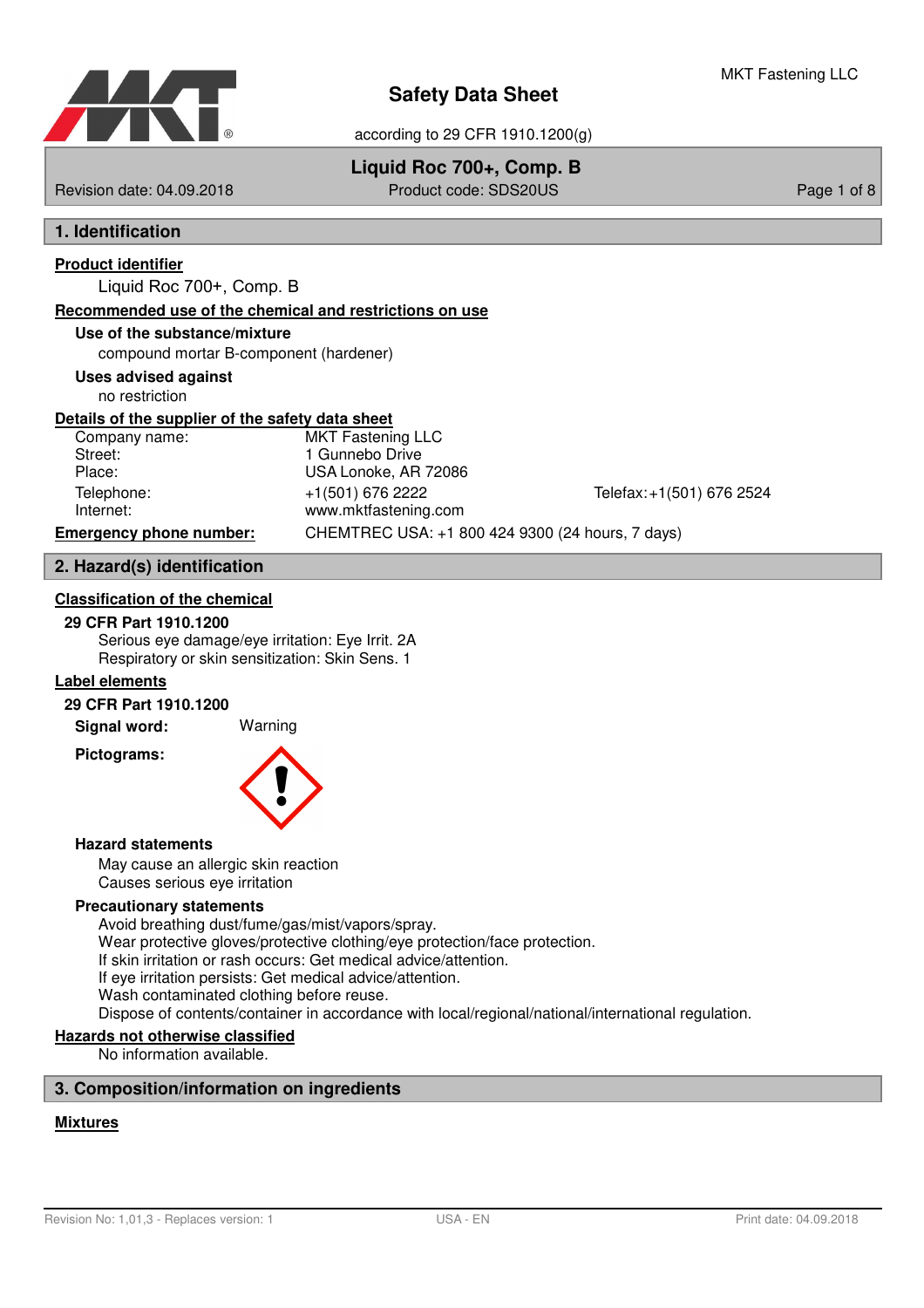

# **Liquid Roc 700+, Comp. B**

Revision date: 04.09.2018 Product code: SDS20US Page 2 of 8

#### **Hazardous components**

| <b>CAS No</b> | nmponents<br>~omٽ  | .<br>Juar <sup>®</sup><br>.ıtıt∨ |
|---------------|--------------------|----------------------------------|
| $94-36-0$     | Dibenzoyl peroxide | 150/<br>ы<br>1.IO<br>7٥          |

# **4. First-aid measures**

#### **Description of first aid measures**

#### **General information**

Change contaminated, saturated clothing.

#### **After inhalation**

Provide fresh air. When in doubt or if symptoms are observed, get medical advice.

#### **After contact with skin**

After contact with skin, wash immediately with plenty of water and soap. Take off immediately all contaminated clothing and wash it before reuse. Medical treatment necessary.

#### **After contact with eyes**

After contact with the eyes, rinse with water with the eyelids open for a sufficient length of time, then consult an ophthalmologist immediately.

#### **After ingestion**

Rinse mouth immediately and drink plenty of water.

#### **Most important symptoms and effects , both acute and delayed**

Allergic reactions

#### **Indication of any immediate medical attention and special treatment needed**

Treat symptomatically.

#### **5. Fire-fighting measures**

#### **Extinguishing media**

#### **Suitable extinguishing media**

Co-ordinate fire-fighting measures to the fire surroundings. Extinguishing powder Water spray jet

#### **Unsuitable extinguishing media**

Full water jet

#### **Specific hazards arising from the chemical**

Pyrolysis products, toxic Carbon monoxide

#### **Special protective equipment and precautions for fire - fighters**

In case of fire and/or explosion do not breathe fumes.

Wear a self-contained breathing apparatus and chemical protective clothing.

#### **Additional information**

Collect contaminated fire extinguishing water separately. Do not allow entering drains or surface water.

#### **6. Accidental release measures**

### **Personal precautions, protective equipment and emergency procedures**

Provide adequate ventilation.

Use personal protection equipment.

Special danger of slipping by leaking/spilling product.

# **Environmental precautions**

Do not allow to enter into surface water or drains. In case of gas escape or of entry into waterways, soil or drains, inform the responsible authorities.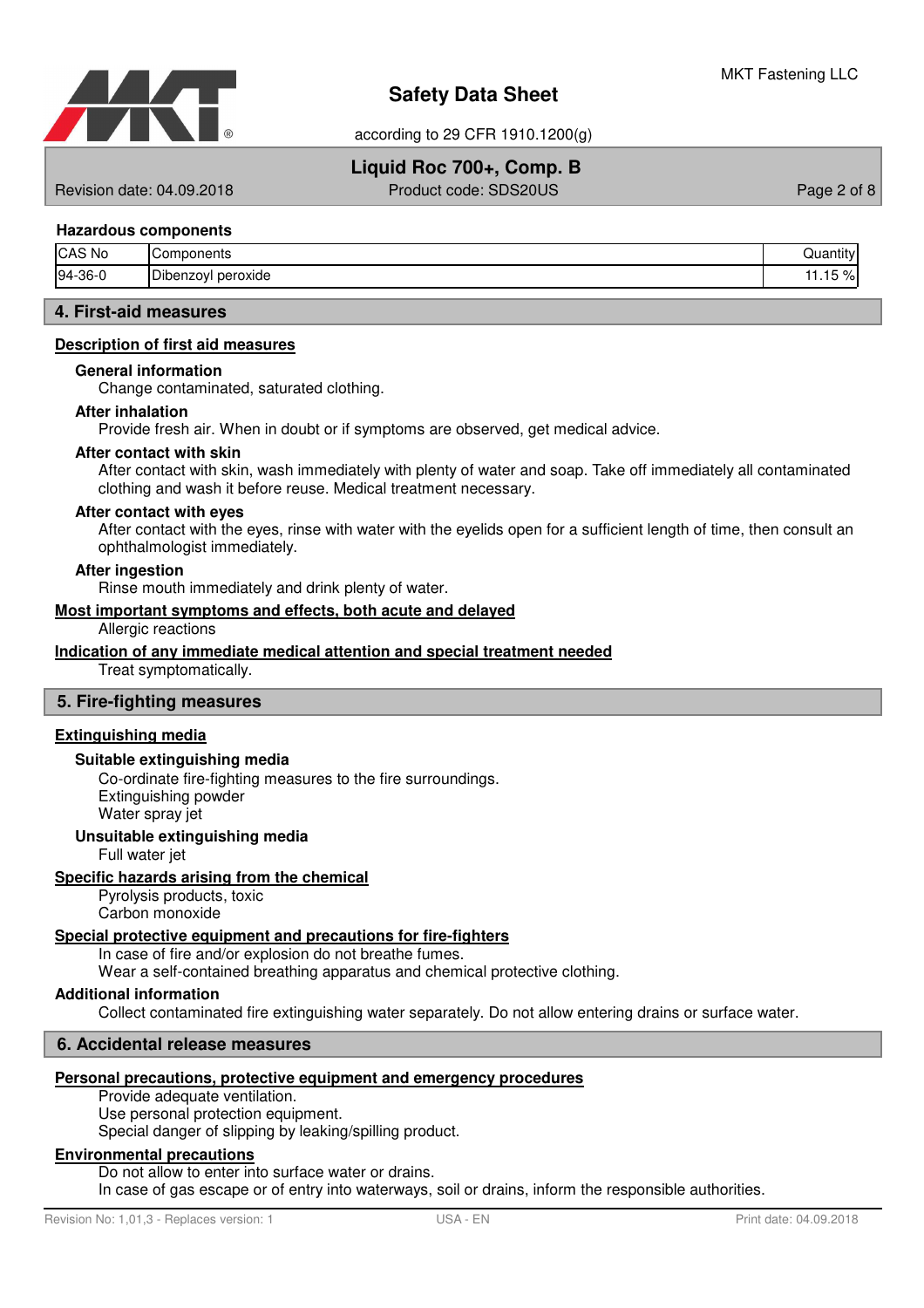

according to 29 CFR 1910.1200(g)

# **Liquid Roc 700+, Comp. B**

Revision date: 04.09.2018 Product code: SDS20US Page 3 of 8

#### **Methods and material for containment and cleaning up**

Take up mechanically.

Absorb with liquid-binding material (e.g. sand, diatomaceous earth, acid- or universal binding agents). Treat the recovered material as prescribed in the section on waste disposal.

#### **Reference to other sections**

Safe handling: see section 7 Personal protection equipment (PPE): see section 8 Disposal: see section 13

#### **7. Handling and storage**

#### **Precautions for safe handling**

#### **Advice on safe handling**

Use only outdoors or in a well-ventilated area. When using do not eat, drink or smoke. Use protective skin cream before handling the product.

#### **Advice on protection against fire and explosion**

No special fire protection measures are necessary.

#### Conditions for safe storage, including any incompatibilities

#### **Requirements for storage rooms and vessels**

Keep container tightly closed. Keep/Store only in original container.

#### **Advice on storage compatibility**

Do not use for products which come into contact with the food stuffs. Store in a well-ventilated place. Keep cool.

#### **Further information on storage conditions**

Keep container tightly closed in a cool place. storage temperature 5-25°C

### **8. Exposure controls/personal protection**

#### **Control parameters**

#### **Exposure limits**

| CAS No.    | Substance                                                   | ppm     | mq/m <sup>3</sup> | f/cc | Category    | Origin     |
|------------|-------------------------------------------------------------|---------|-------------------|------|-------------|------------|
| 94-36-0    | Benzoyl peroxide                                            |         |                   |      | TWA (8 h)   | PEL        |
|            |                                                             |         | 5                 |      | TWA (8 h)   | <b>REL</b> |
|            |                                                             |         |                   |      | TWA (8 h)   | ACGIH-2018 |
| 14808-60-7 | Silica, crystalline (as respirable dust)                    |         | 0.05              |      | TWA $(8 h)$ | <b>REL</b> |
| 14808-60-7 | Silica, crystalline - alpha-quartz (respirable<br>fraction) |         | 0.025             |      | TWA (8 h)   | ACGIH-2018 |
| 14808-60-7 | Silica, crystalline quartz, respirable dust                 | $(Z-3)$ | $(Z-3)$           |      | TWA (8 h)   | PEL        |

#### **Additional advice on limit values**

The product contains quartz as filler which is firmly bound in the pasty component, and thus not freely available during use, so that a risk of dust inhalation is excluded.

#### **Exposure controls**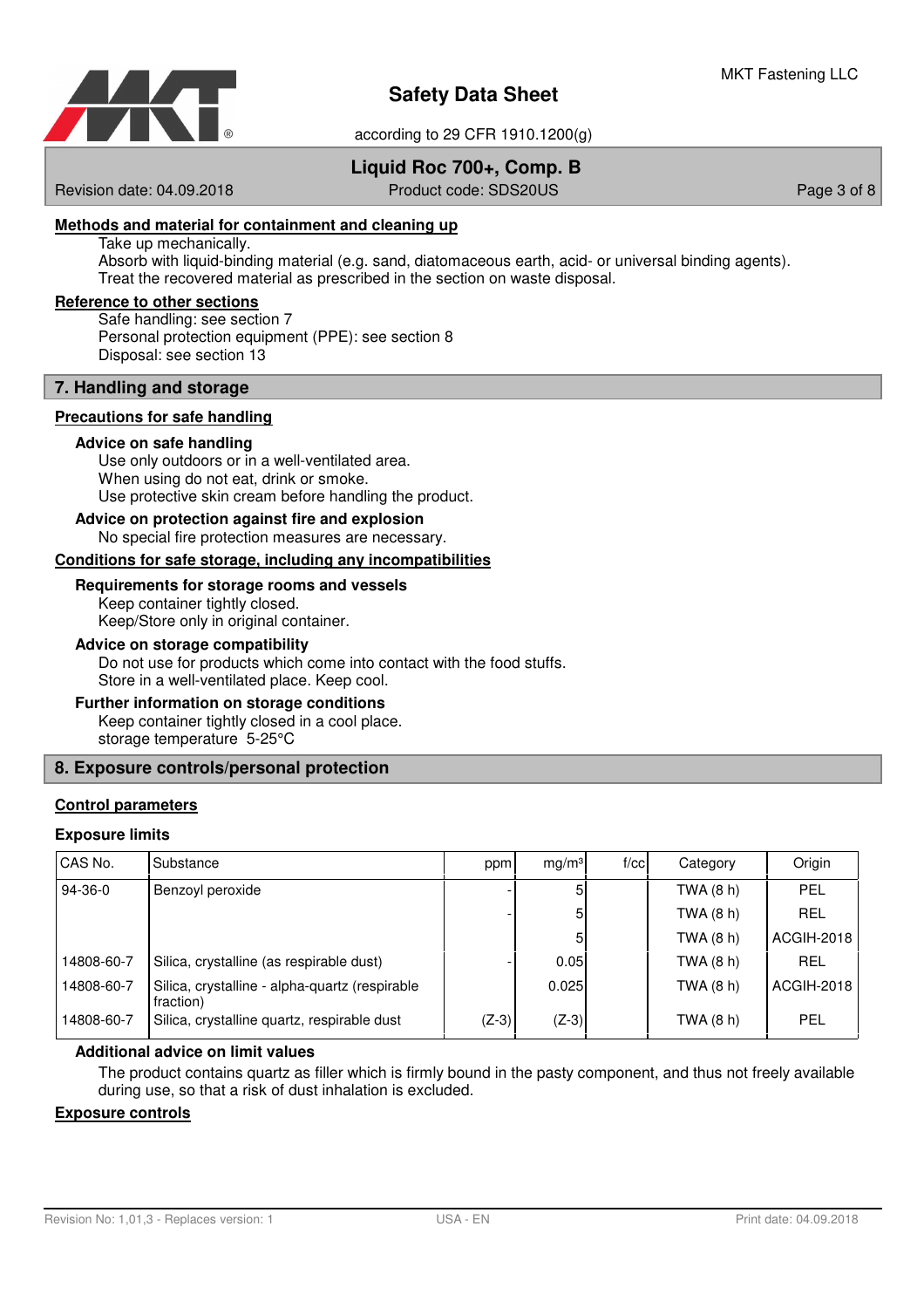

according to 29 CFR 1910.1200(g)

# **Liquid Roc 700+, Comp. B**

Revision date: 04.09.2018 **Product code: SDS20US** Page 4 of 8



#### not applicable **Appropriate engineering controls**

#### **Protective and hygiene measures**

Remove contaminated, saturated clothing immediately. Draw up and observe skin protection programme. Wash hands and face before breaks and after work and take a shower if necessary. When using do not eat or drink.

#### **Eye/face protection**

Wear eye protection/face protection. Safety goggles with side shields are recommended.

#### **Hand protection**

When handling with chemical substances, protective gloves must be worn with the CE-label including the four control digits. The quality of the protective gloves resistant to chemicals must be chosen as a function of the specific working place concentration and quantity of hazardous substances. For special purposes, it is recommended to check the resistance to chemicals of the protective gloves mentioned above together with the supplier of these gloves.

Wearing time with occasional contact (splashes): 0,4mm NBR (Nitrile rubber) >480min (EN374) Wearing time with permanent contact 0,5mm NBR (Nitrile rubber) >480min (EN374)

#### **Skin protection**

Wear suitable protective clothing.

### **Respiratory protection**

In case of inadequate ventilation wear respiratory protection. Should a respirator be needed, follow OSHA regulation for respirator use (29 CFR 1910.134). Wear an air-purifying NIOSH-certified (or equivalent) respirator (with a high efficiency particulate filter) as needed.

### **9. Physical and chemical properties**

### **Information on basic physical and chemical properties**

| Physical state:<br>Color:<br>Odor:<br>pH-Value:                                                            | Paste<br>black<br>characteristic | not applicable                   |
|------------------------------------------------------------------------------------------------------------|----------------------------------|----------------------------------|
| Changes in the physical state<br>Melting point/freezing point:<br>Initial boiling point and boiling range: |                                  | not determined<br>not determined |
| Flash point:                                                                                               |                                  | not applicable                   |
| Flammability<br>Solid:<br>Gas:                                                                             |                                  | not determined<br>not applicable |
| Lower explosion limits:<br>Upper explosion limits:                                                         |                                  | not determined<br>not determined |
| <b>Auto-ignition temperature</b><br>Solid:<br>Gas:                                                         |                                  | not determined<br>not applicable |
| Decomposition temperature:                                                                                 |                                  | not determined                   |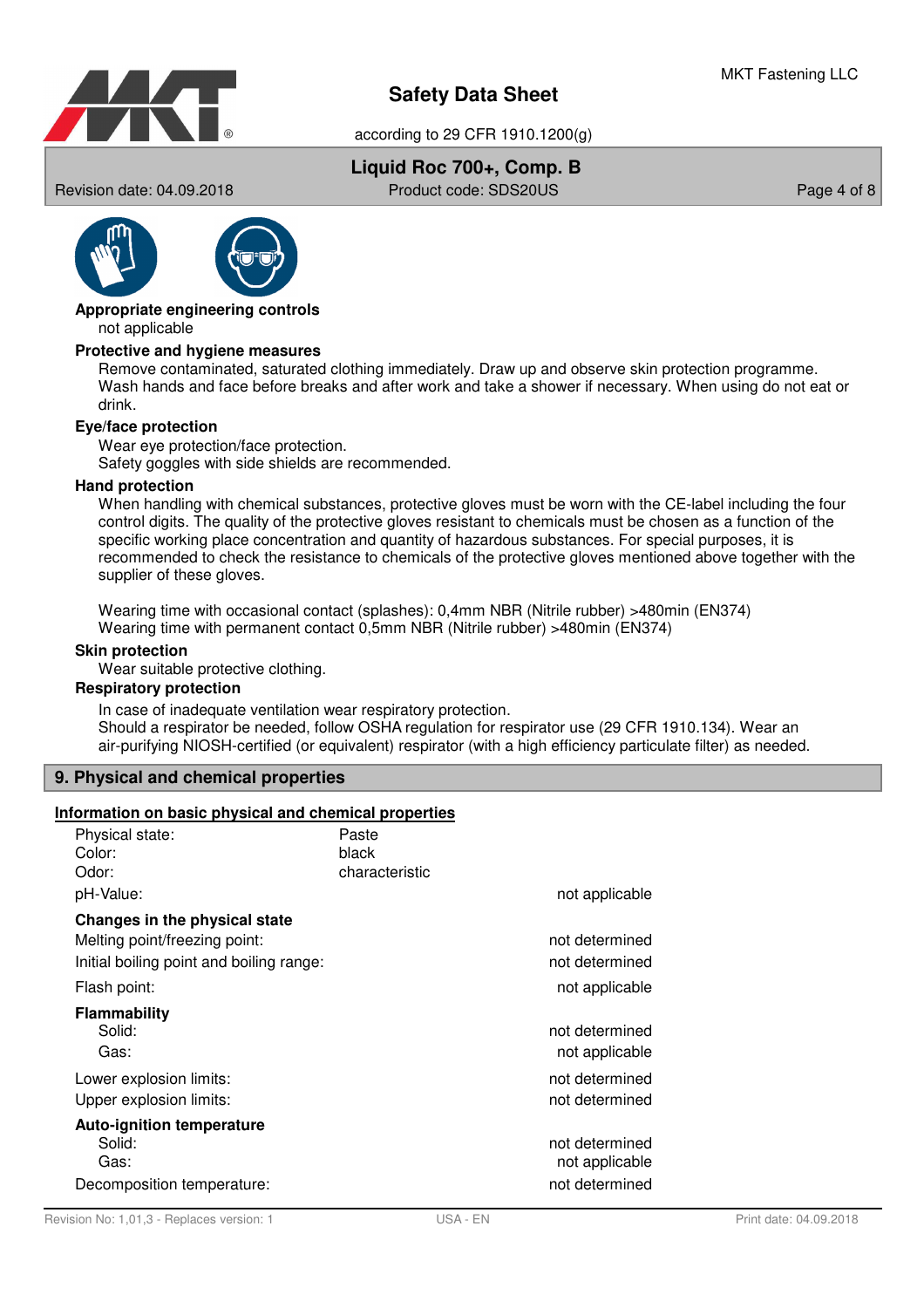

according to 29 CFR 1910.1200(g)

| Revision date: 04.09.2018                                                                                   | Liquid Roc 700+, Comp. B<br>Product code: SDS20US                                                      | Page 5 of 8 |
|-------------------------------------------------------------------------------------------------------------|--------------------------------------------------------------------------------------------------------|-------------|
| <b>Oxidizing properties</b><br>Not oxidising.<br>Available oxygen content $(\%) < 1\%$<br>no classification |                                                                                                        |             |
| Vapor pressure:                                                                                             | not determined                                                                                         |             |
| Density (at 20 $^{\circ}$ C):                                                                               | $1,59$ g/cm <sup>3</sup>                                                                               |             |
| Water solubility:                                                                                           | The study does not need to be conducted<br>because the substance is known to be<br>insoluble in water. |             |
| Solubility in other solvents<br>not determined                                                              |                                                                                                        |             |
| Partition coefficient:                                                                                      | not determined                                                                                         |             |
| Vapor density:                                                                                              | not determined                                                                                         |             |
| Evaporation rate:                                                                                           | not determined                                                                                         |             |
| <b>Other information</b>                                                                                    |                                                                                                        |             |
| Solid content:                                                                                              | not determined                                                                                         |             |
| 10. Stability and reactivity                                                                                |                                                                                                        |             |

#### **Reactivity**

see section 10.3

#### **Chemical stability**

The product is stable under storage at normal ambient temperatures.

### **Possibility of hazardous reactions**

Violent reaction with: Oxidising agent

# **Conditions to avoid**

see section 7.2

# **Incompatible materials**

Oxidising agent, strong

## **Hazardous decomposition products**

No known hazardous decomposition products.

# **11. Toxicological information**

#### **Information on toxicological effects**

#### **Acute toxicity**

| <b>CAS No</b>                                      | Components         |                                                                                                                                                                                                            |       |                |        |        |
|----------------------------------------------------|--------------------|------------------------------------------------------------------------------------------------------------------------------------------------------------------------------------------------------------|-------|----------------|--------|--------|
|                                                    | Exposure route     | Dose                                                                                                                                                                                                       |       | <b>Species</b> | Source | Method |
| $94-36-0$                                          | Dibenzoyl peroxide |                                                                                                                                                                                                            |       |                |        |        |
|                                                    | Ioral              | LD50<br>mg/kg                                                                                                                                                                                              | >5000 | <b>Rat</b>     |        |        |
| Carcinogenicity (OSHA):<br>Carcinogenicity (IARC): |                    | No ingredient of this mixture is listed.<br>Silica dust, crystalline, in the form of quartz or cristobalite (CAS 14808-60-7) is<br>listed in group 1. Benzoyl peroxide (CAS 94-36-0) is listed in group 3. |       |                |        |        |
| Carcinogenicity (NTP):                             |                    | No ingredient of this mixture is listed.                                                                                                                                                                   |       |                |        |        |
| 12. Ecological information                         |                    |                                                                                                                                                                                                            |       |                |        |        |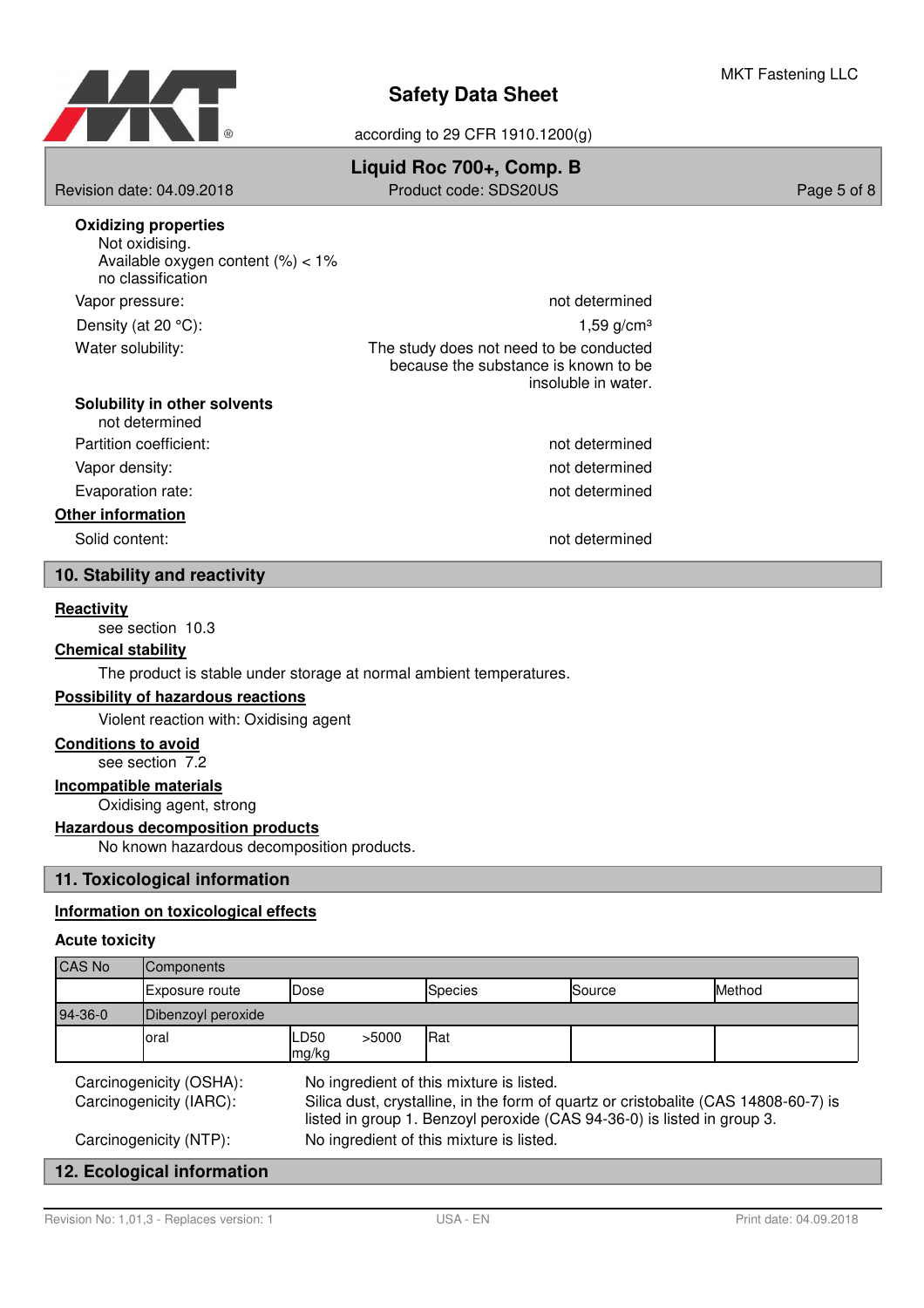

according to 29 CFR 1910.1200(g)

# **Liquid Roc 700+, Comp. B**

Revision date: 04.09.2018 **Product code: SDS20US** Page 6 of 8

### **Ecotoxicity**

The product is not: Ecotoxic.

OECD 201 (Desmodesmus subspicatus )  $IC10: (0 - 72 h) = 30 mg/l$  $IC50: (0 - 72 h) = 150 mg/l$ 

OECD 202 (Daphnia magna)  $EC0/NOEC (48h) = 100$  mg/l EC50  $(48h) = 500$  mg/l EC100  $(48h) = \frac{500 \text{ mg}}{h}$ 

OECD 203 (Danio rerio) LC0/NOEC : 250 mg/l  $LC50$  :  $> 500$  mg/  $LC100$  :  $>> 500$  ma/l

#### **Persistence and degradability**

The product has not been tested.

#### **Bioaccumulative potential**

The product has not been tested.

#### **Mobility in soil**

The product has not been tested.

#### **Other adverse effects**

No information available.

#### **Further information**

Do not allow to enter into surface water or drains. Do not allow to enter into soil/subsoil.

#### **13. Disposal considerations**

#### **Waste treatment methods**

#### **Advice on disposal**

Do not allow to enter into surface water or drains. Do not allow to enter into soil/subsoil. Dispose of waste according to applicable legislation.

#### **Contaminated packaging**

Non-contaminated packages may be recycled. Handle contaminated packages in the same way as the substance itself.

#### **14. Transport information**

# **US DOT 49 CFR 172.101 Proper shipping name:** Not a hazardous material with respect to these transport regulations. **Marine transport (IMDG) UN number:** No dangerous good in sense of this transport regulation. **UN proper shipping name:** No dangerous good in sense of this transport regulation. **Transport hazard class (es):** No dangerous good in sense of this transport regulation. **Packing group:** No dangerous good in sense of this transport regulation. **Air transport (ICAO-TI/IATA-DGR) UN number:** No dangerous good in sense of this transport regulation. **UN proper shipping name:** No dangerous good in sense of this transport regulation. **Transport hazard class (es):** No dangerous good in sense of this transport regulation. **Packing group:** No dangerous good in sense of this transport regulation.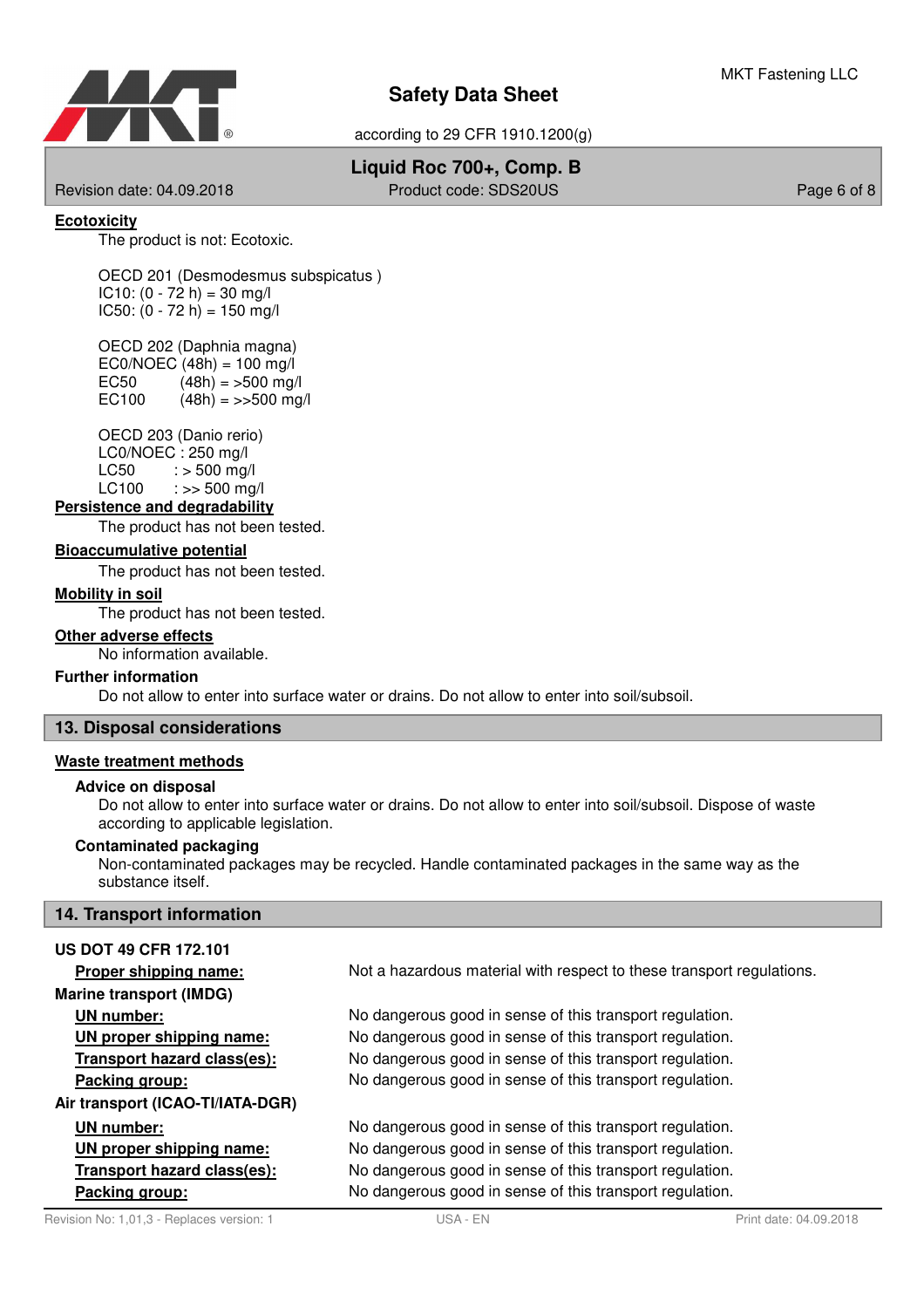

# **Liquid Roc 700+, Comp. B**

Revision date: 04.09.2018 Product code: SDS20US Page 7 of 8

### **Environmental hazards**

ENVIRONMENTALLY HAZARDOUS: no

#### **Special precautions for user**

No information available.

### **Transport in bulk according to Annex II of MARPOL 73/78 and the IBC Code**

not applicable

#### **15. Regulatory information**

# **U.S. Regulations**

#### **National Inventory TSCA**

All ingredients of this mixture are included on the TSCA Inventory.

#### **National regulatory information**

SARA Section 311/312 Hazards:

Benzoyl peroxide (94-36-0): Reactive, Immediate (acute) health hazard

SARA Section 313 Toxic release inventory:

Benzoyl peroxide (94-36-0): De minimis limit  $= 1.0$  %. Reportable threshold  $=$  Standard

#### **State Regulations**

#### **Safe Drinking Water and Toxic Enforcement Act of 1986 (Proposition 65, State of California)**

This product contains no chemicals known to the State of California to cause cancer, birth defects or other reproductive harm.

#### **16. Other information**

|         | <b>Hazardous Materials Information Label (HMIS)</b> |
|---------|-----------------------------------------------------|
| Health: |                                                     |

| Physical Hazard:           |   |
|----------------------------|---|
| Personal Protection:       | x |
| <b>NFPA Hazard Ratings</b> |   |
| Health:                    | 2 |
| Flammability:              |   |
| Reactivity:                | 2 |
| Unique Hazard:             |   |



| Revision date: | 04.09.2018                                                                               |
|----------------|------------------------------------------------------------------------------------------|
| Revision No:   | 1.01.3                                                                                   |
|                | This data sheet contains changes from the previous version in section(s): $8,11,15,16$ . |

Flammability for HMIS and NFPA ratings not applicable.

#### **Abbreviations and acronyms**

ACGIH: American Conference of Governmental Industrial Hygienists CAS: Chemical Abstracts Service CFR: Code of Federal Regulations EC50: Effective concentration, 50% ErC50: EC50 in terms of reduction of growth rate IATA: International Air Transport Association IATA-DGR: Dangerous Goods Regulations (DRG) for the air transport (IATA) IARC: International Agency for Research on Cancer IMDG: International Maritime Code for Dangerous Goods LC50: Lethal concentration, 50% LD50: Lethal dose, 50% NFPA: National Fire Protection Association